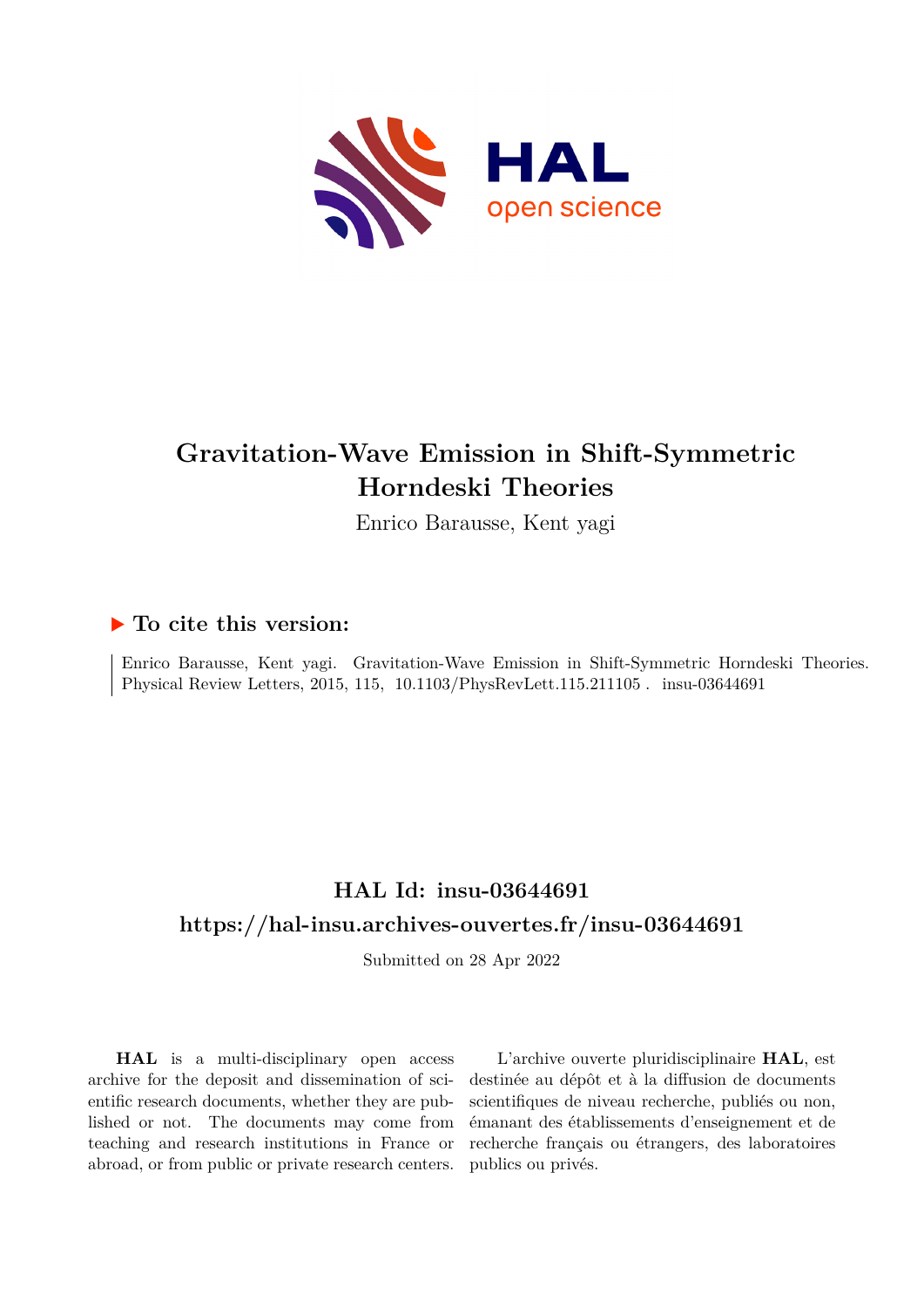## Gravitation-Wave Emission in Shift-Symmetric Horndeski Theories

Enrico Barausse<sup>1</sup> and Kent Yagi<sup>2,3</sup>

 $^1$ Sorbonne Universités, UPMC Université Paris 6 and CNRS, UMR 7095, Institut d'Astrophysique de Paris,

 $^{2}$ Department of Physics, Princeton University, Princeton, New Jersey 08544, USA

 $3$ Department of Physics, Montana State University, Bozeman, Montana 59717, USA

(Received 15 September 2015; published 20 November 2015)

Gravity theories beyond general relativity typically predict dipolar gravitational emission by compactstar binaries. This emission is sourced by "sensitivity" parameters depending on the stellar compactness. We introduce a general formalism to calculate these parameters, and show that in shift-symmetric Horndeski theories stellar sensitivities and dipolar radiation vanish, provided that the binary's dynamics is perturbative (i.e., the post-Newtonian formalism is applicable) and cosmological-expansion effects can be neglected. This allows one to reproduce the binary-pulsar-observed orbital decay.

DOI: [10.1103/PhysRevLett.115.211105](http://dx.doi.org/10.1103/PhysRevLett.115.211105) PACS numbers: 04.30.-w, 04.25.-g, 04.80.Cc

General relativity (GR) is very successful at interpreting gravity on a huge range of scales, field strengths, and velocities. Nevertheless, evidence for dark matter and dark energy may be interpreted as a breakdown of GR on cosmological scales. Also, GR is intrinsically incompatible with quantum field theory, and should be replaced, at high energies, by a (still unknown) quantum theory of gravity. Given this situation, guidance may come from experiments, namely, those testing gravity in regimes involving strong fields and/or relativistic speeds. These experiments include measurements of the orbital decay of binary pulsars driven by the emission of gravitational waves (GWs) [1] and upcoming GW interferometers [2–4]. It is therefore crucial to analyze gravitational emission in theories alternative to GR.

Modified gravity theories typically generalize GR by introducing extra gravitational fields nonminimally coupled to the metric. An example is Fierz-Jordan-Brans-Dicke (FJBD) gravity [5–7]; see, e.g., Ref. [8] for a recent review of more theories. Often, even theories where no extra fields are explicitly added [e.g.,  $f(R)$  gravity] can be recast as GR plus extra fields by a suitable change of variables. The extra fields generally introduce "fifth forces," and the motion of a body free falling in a gravitational field will generally depend on the body's nature. This effect can be suppressed for weakly gravitating bodies by assuming that the extra gravitational fields do not couple to matter directly; i.e., the equivalence principle (EP) can be restored for weakly gravitating bodies ("weak EP"). However, for bodies with strong self-gravity, the extra fields will still effectively couple to matter (because they are nonminimally coupled to the metric, which in turn is coupled to matter via gravity). This coupling will be increasingly important as the body's gravitational binding energy—which measures the "strength" of the body's selfgravity—increases. Indeed, the extra gravitational fields will generally affect the body's binding energy, and since in relativistic theories all forms of energy gravitate, the body's gravitational mass will depend on the extra fields via the binding energy. As such, the inertial mass may differ from the gravitational mass if the binding energy's contribution to the latter is important. Indeed, possible deviations from the "strong" EP (i.e., the universality of free fall for strongly gravitating bodies) in modified gravity theories are typically parametrized by the "sensitivities" [9]

$$
s_{Q_A} = \frac{1}{M} \frac{\partial M}{\partial Q_A} \bigg|_{N,\Sigma}, \tag{1}
$$

i.e., the derivatives of the gravitational mass  $M$  relative to the theory's extra fields  $Q_A$ , while keeping the body's total baryon number N and entropy Σ fixed. (The sensitivities thus measure the body's response to changes in the local value of  $Q_A$ .) For weakly gravitating bodies to obey the weak EP, it must be  $s_{Q_A} \approx 0$ . Indeed, if the extra fields  $Q_A$  do not couple to matter directly, they only enter  $M$  via the binding energy, whose contribution is negligible if the body's self-gravity is weak.

The sensitivities enter both the conservative dynamics of binary systems (e.g., the periastron precession) and the dissipative one (i.e., GW emission). Their leading-order dissipative effect is the emission of dipolar gravitational radiation; i.e., binaries will produce GWs  $\phi \sim G/c^3 \times \mathcal{O}[(s_\phi^{(1)}$  $s_{\phi}^{(2)}$ )<sup>2</sup>], where  $s_{\phi}^{(1)}$ ,  $s_{\phi}^{(2)}$  are the bodies' sensitivities. This is a  $-1$  post-Newtonian (PN) effect, i.e., it is enhanced by  $(v/c)^{-2}$ compared to GR (*v* being the binary's relative velocity), if  $s_{\phi}^{(1)}$ ,  $s_{\phi}^{(2)} \sim 1$ . Therefore, knowledge of the sensitivities is crucial to verify the agreement between a theory and GW observations (binary-pulsar data or direct detections). For example, binary pulsars have already placed strong constraints on Lorentzsymmetry violations in gravity [10,11] and on certain scalartensor theories [8,12,13], and even stronger bounds will be possible with direct GW detections [14–16].

<sup>98</sup> bis boulevard Arago, 75014 Paris, France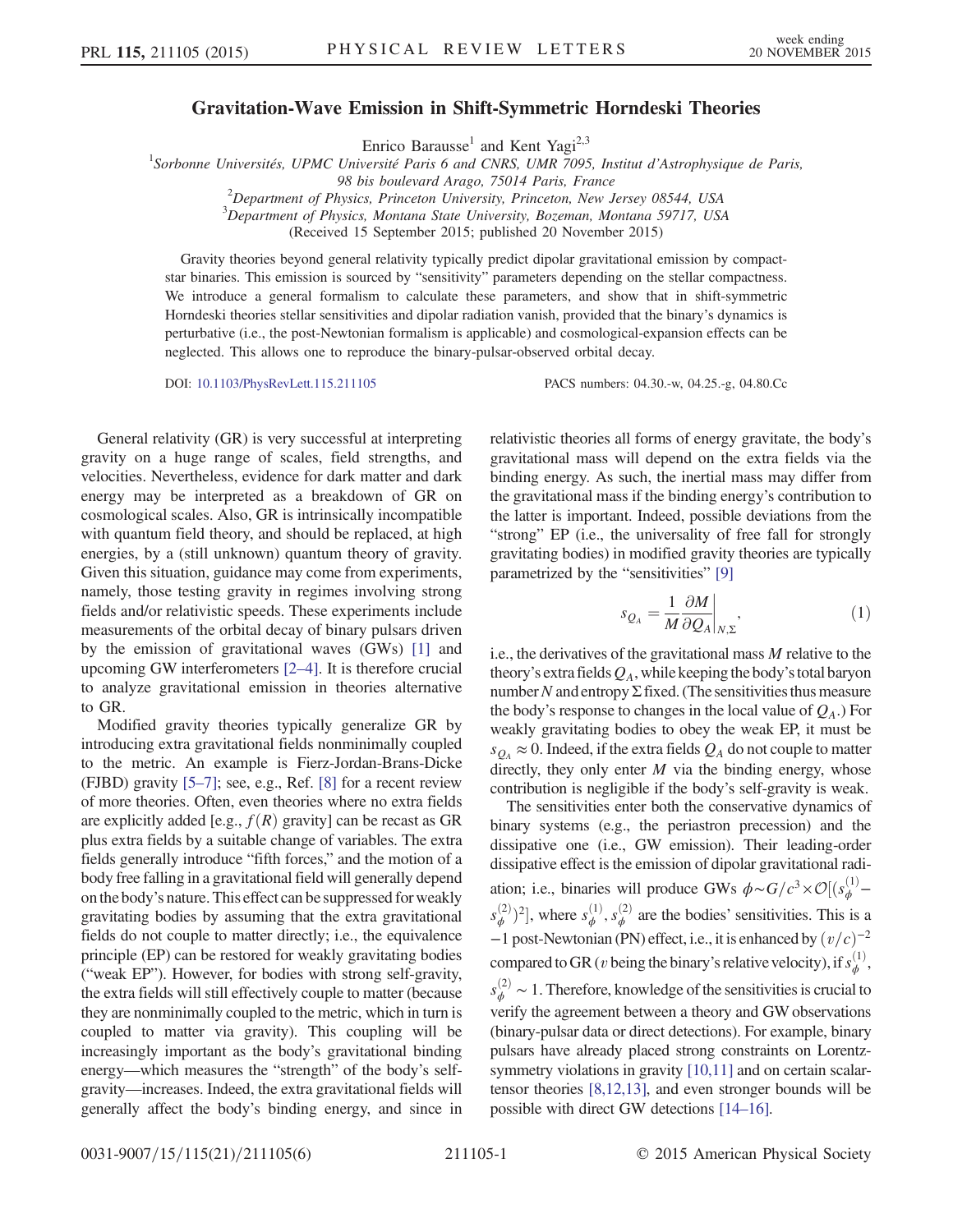Here, we generalize previous work in scalar-tensor theories [17,18] and Lorentz-violating gravity [10,11] by introducing a formalism to calculate the sensitivities of stars (including pulsars) in generic theories. As an application, we calculate them in the most general scalar-tensor theories ("Horndeski theories" or "generalized galileons") [19–21] that have second-order field equations and are invariant under a shift of the scalar field  $\phi$ , i.e.,  $\phi \rightarrow \phi$  + const. These theories have received much attention because some of them provide a screening mechanism (the "Vainshtein mechanism" [22,23]; see also Refs. [24,25]), which may permit modifying gravity on cosmological scales (possibly reproducing cosmological data without dark energy) while recovering GR on small scales, where gravitational modifications would be "screened." Another reason for interest in these theories is that galileon interactions arise in the decoupling limit of massive gravity [26,27].

We show that in shift-symmetric Horndeski theories (SSHTs) stellar sensitivities vanish (this agrees with previous results for a specific theory of this class, i.e., Einsteindilaton Gauss-Bonnet gravity in the decoupling limit [28]), and the leading-order GW emission matches that of GR. We conclude that SSHTs reproduce existing binary-pulsar data (provided that a PN expansion over Minkowski space is adequate—i.e., the binary's dynamics is perturbative—and that cosmological-expansion effects can be neglected [29–32]), but deviations might still appear for the sources targeted by upcoming GW interferometers.

We use Latin (Greek) lower-case letters for space (spacetime) indices, and capital Latin letters for indices running on fields. Repeated indices denote summations, and we assume  $c = 1$  and signature  $(-, +, +, +)$ .

A general expression for the sensitivities.—Consider an action

$$
S = \int \mathcal{L}(Q_A, \partial_\mu Q_A) d^4x, \tag{2}
$$

where  $Q_A$  are fields, and the corresponding field equations

$$
\partial_{\mu} \left( \frac{\partial \mathcal{L}}{\partial(\partial_{\mu} Q_{A})} \right) - \frac{\partial \mathcal{L}}{\partial Q_{A}} = 0. \tag{3}
$$

A solution's canonical mass-energy is

$$
M = \int d^3x (\pi_A \partial_t Q_A - \mathcal{L}), \tag{4}
$$

where  $\pi_A = \partial \mathcal{L}/\partial(\partial_t Q_A)$  for brevity. For a solution with  $\pi_A \partial_t Q_A = 0$  [this is the case for, e.g., stationary solutions, where  $\partial_t Q_A = 0$ , or solutions where some variables  $Q_A$ depend on time, but  $\pi_A = 0$ ; see, e.g., Eq. (8)], the mass is then simply

$$
M = -\int d^3x \mathcal{L}(Q_A, \partial_\mu Q_A). \tag{5}
$$

(We have checked that this mass matches the ADM mass, both in GR and SSHTs; see also Ref. [33].) Consider a neighboring solution, with  $\pi_A \partial_t Q_A = 0$  and the same total baryon number and entropy [cf. Eq. (1)]. The two solutions represent the same star with different local values of the fields  $Q_A$ , and their mass difference is

$$
\delta M = -\int d^3x \partial_t (\pi_A \delta Q_A) - \int d^2S_i \frac{\partial \mathcal{L}}{\partial (\partial_i Q_A)} \delta Q_A, \quad (6)
$$

where  $\delta Q_A$  is the difference between the fields,  $d^2S_i$  is a coordinate surface element, and we have used Gauss's theorem, as well as Eq. (3) to show that the bulk terms vanish.

Because this result assumes an action with no derivatives higher than first order, it would not seem to apply to GR, since the Einstein-Hilbert action depends on second metric derivatives. However, the latter enter the Einstein-Hilbert action only through a total divergence; i.e., GR can be described by a first-order "Einstein Lagrangian"  $\mathcal{L}_g = \sqrt{-g}g^{\mu\nu}(\Gamma^{\alpha}_{\mu\lambda}\Gamma^{\lambda}_{\nu\alpha}-\Gamma^{\lambda}_{\mu\nu}\Gamma^{\alpha}_{\alpha\alpha})/(16\pi G)$  (see, e.g., Ref. [34]). Besides the metric, in theories different from GR there are other gravitational degrees of freedom, which we denote by  $\phi_A$ , and which we assume to be coupled to the metric and its derivatives, i.e., with Lagrangian  $\mathcal{L}_{\phi}(\phi_A, \partial_{\mu}\phi_A, g_{\mu\nu}, \partial_{\alpha}g_{\mu\nu})$ . Moreover, the matter fields  $\psi_B$ must couple minimally to the metric [i.e., with Lagrangian  $\mathcal{L}_m(\psi_B, \partial_\mu \psi_B, g_{\mu\nu})$ ] to satisfy the weak EP. (The fields  $\phi_A$ and  $\psi_B$  are not necessarily scalars; they could represent, e.g., the components of a vector or tensor.) Consider now a stationary (i.e., time-independent) star in one such theory. The mass difference between neighboring solutions is

$$
\delta M = -\int d^2 S_i \frac{\partial \mathcal{L}_g}{\partial(\partial_i g_{\mu\nu})} \delta g_{\mu\nu} -\int d^3 x \partial_t (\pi_{\psi_B} \delta \psi_B) - \int d^2 S_i \frac{\partial \mathcal{L}_m}{\partial(\partial_i \psi_B)} \delta \psi_B -\int d^2 S_i \frac{\partial \mathcal{L}_\phi}{\partial(\partial_i \phi_A)} \delta \phi_A - \int d^2 S_i \frac{\partial \mathcal{L}_\phi}{\partial(\partial_i g_{\mu\nu})} \delta g_{\mu\nu}, \tag{7}
$$

where we have used  $\partial_t(\pi_{g_{\mu\nu}}\delta g_{\mu\nu}) = \partial_t(\pi_{\phi_A}\delta\phi_A) = 0$ because of stationarity. Note that we have not assumed  $\partial_t(\pi_{\psi_B} \delta \psi_B) = 0$  [but only  $\pi_{\psi_B} \partial_t \psi_B = 0$ , so that Eqs. (5) and (6) hold], which will allow us to use this expression for perfect-fluid stars.

The Lagrangian for a perfect fluid with equation of state  $\rho = \rho(n, \sigma)$  ( $\rho$ , n, and  $\sigma$  being the energy density, baryonnumber density, and entropy per particle, respectively) is [35,36]

$$
\mathcal{L}_m = -\sqrt{-g}\rho - \varphi \partial_\mu J^\mu - \theta \partial_\mu (\sigma J^\mu) - \alpha_A \partial_\mu (\beta_A J^\mu), \quad (8)
$$

where  $\alpha_A$ ,  $\beta_A$ ,  $\varphi$ , and  $\theta$  are scalars ( $\alpha_A$  can be interpreted as Lagrangian coordinates). The fluid four-velocity is defined as  $U^{\mu} = J^{\mu}/|J|$  (with  $|J| = \sqrt{-g_{\mu\nu}J^{\mu}J^{\nu}}$ ) and  $g = |J|/|\sqrt{-g}$ ; i.e.  $J^{\mu}$  is the beyon number density current  $n = |J|/\sqrt{-g}$ ; i.e.,  $J^{\mu}$  is the baryon-number density current  $J^{\mu} = \sqrt{-g}nI^{\mu}$ . Variation, with respect to a (keeping  $J^{\mu} = \sqrt{-g}nU^{\mu}$ . Variation with respect to  $g_{\mu\nu}$  (keeping  $J^{\mu}$  as  $\theta$  or  $\alpha$  and  $\beta$  fixed) gives the perfect fluid  $J^{\mu}, \varphi, \theta, \sigma, \alpha_A$ , and  $\beta_A$  fixed) gives the perfect-fluid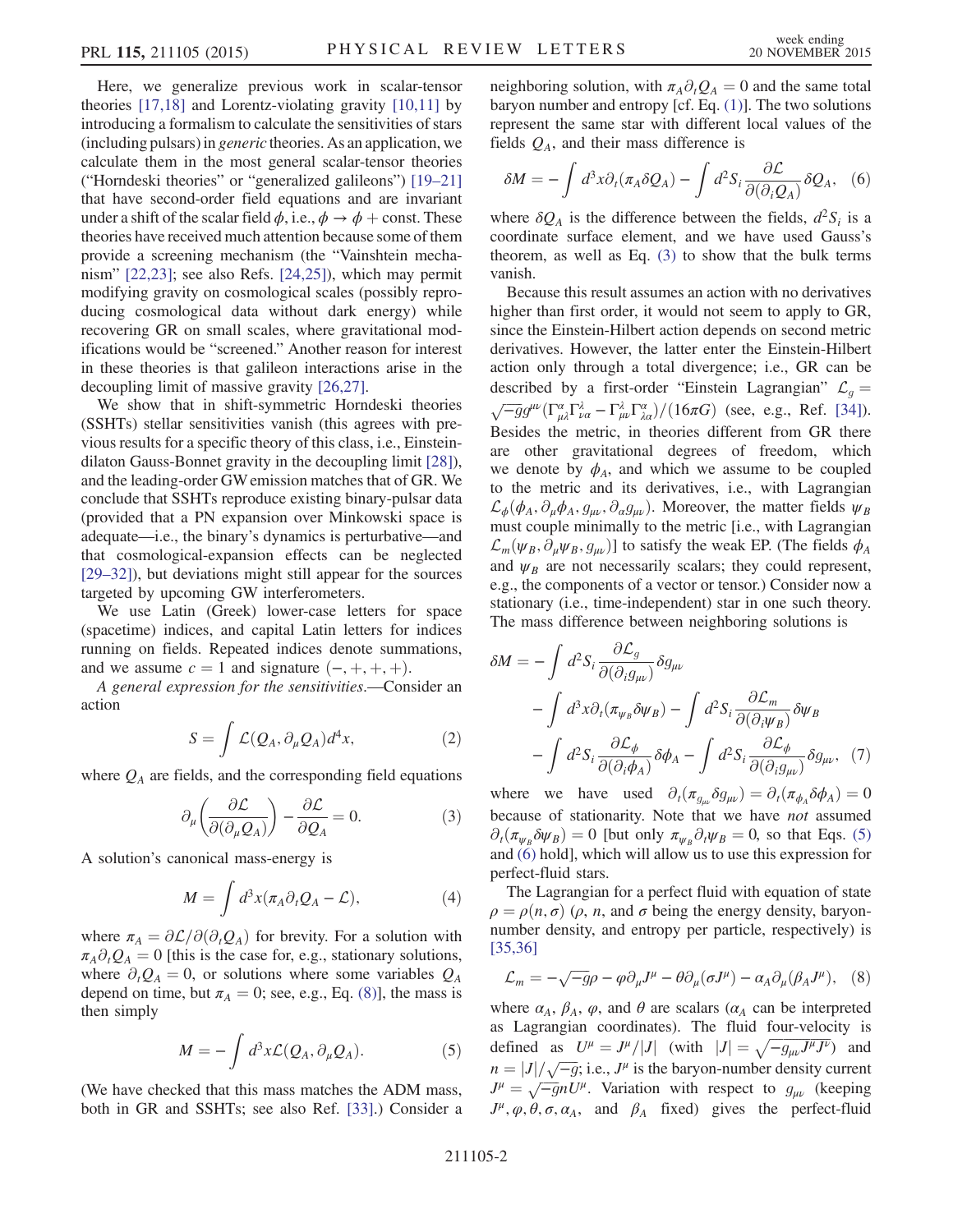stress-energy tensor, by using the first law of thermodynamics  $n\partial \rho/\partial n|_{\sigma} = p + \rho$  (*p* being the pressure). Variations with respect to  $J^{\mu}, \varphi, \theta, \sigma, \alpha_A$ , and  $\beta_A$  yield

$$
\partial_{\mu}J^{\mu} = \partial_{\mu}(\sigma J^{\mu}) = J^{\mu}\partial_{\mu}\beta_{A} = J^{\mu}\partial_{\mu}\alpha_{A} = 0,
$$
  
\n
$$
hU_{\mu} = -\partial_{\mu}\varphi - \sigma\partial_{\mu}\theta - \beta^{A}\partial_{\mu}\alpha_{A}, \qquad U^{\mu}\partial_{\mu}\theta = T,
$$
 (9)

where  $h = (p + \rho)/n$  is the specific enthalpy, and we have used  $\partial \rho / \partial \sigma |_{n} = nT$  (T being the temperature) from the first law of thermodynamics. From these equations, it is clear that  $\varphi$  and  $\theta$  are Lagrange multipliers enforcing the local baryon-number and entropy conservation, while  $\beta_A$ and  $\alpha_A$  are constant along the fluid lines. In addition, these equations imply the conservation of the fluid stress-energy tensor [35,36].

For a stationary fluid, we can adopt comoving coordinates where  $U^i = J^i = 0$ . Therefore, the third term in Eq. (7) vanishes (since  $\delta J^i = 0$ ), while the second becomes

$$
-\int d^3x \partial_t (\pi_{\psi_B} \delta \psi_B)
$$
  
= 
$$
\int d^3x \partial_t [\varphi \delta J^t + \theta \delta(\sigma J^t) + \alpha_A \delta(\beta^A J^t)]
$$
  
= 
$$
-\int d^3x [(h - \sigma T)U_t \delta J^t + TU_t \delta(\sigma J^t)], \qquad (10)
$$

where we have used  $\partial_t \alpha_A = \partial_t \beta^A = \partial_t J^t = \partial_t \sigma = 0, -\partial_t \varphi = 0$  $(h-\sigma T)U_t$ , and  $-\partial_t\theta = TU_t$ , obtained from Eq. (9) (with  $J^{i} = 0$ ). For a fluid in hydrostatic and thermodynamic equilibrium in a stationary spacetime,  $TU_t$  and  $(h - \sigma T)U_t$ are uniform [37–39], and Eq. (10) thus becomes

$$
-\int d^3x \partial_t (\pi_{\psi_B} \delta \psi_B) = -(h - \sigma T) U_t \delta N - T U_t \delta \Sigma, \quad (11)
$$

where  $\delta N = \int d^3x \delta J'$  and  $\delta \Sigma = \int d^3x \delta (\sigma J')$  are the differences in total baryon number and total entropy differences in total baryon number and total entropy between the two solutions. Therefore, the terms in Eq. (7) depending on the matter variables vanish if the two solutions have the same entropy and baryon number [cf. Eq. (1)].

Furthermore, if the two solutions are asymptotically flat, i.e.,  $g_{\mu\nu} = \eta_{\mu\nu} + \mathcal{O}(1/r)$ , the first term in Eq. (7) also vanishes [17]. This is seen by evaluating the integral at  $r \to \infty$ , since the integrand decays as  $1/r^3$ , while  $d^2S_r \sim r^2$ . Therefore, the mass variation only depends on the non-GR part of the action, i.e.,

$$
\delta M = -\int d^2 S_i \frac{\partial \mathcal{L}_{\phi}}{\partial (\partial_i \phi_A)} \delta \phi_A - \int d^2 S_i \frac{\partial \mathcal{L}_{\phi}}{\partial (\partial_i g_{\mu\nu})} \delta g_{\mu\nu}.
$$
 (12)

This generalizes similar expressions for scalar-tensor theories [17] and Lorentz-violating gravity [10,11].

Let us now consider an action depending also on *second* derivatives of the metric and extra gravitational degrees of freedom  $\phi_A$  (e.g., Horndeski theories),

$$
S = \int \mathcal{L}(Q_A, \partial_\mu Q_A, \partial_\nu \partial_\mu Q_A) d^4x. \tag{13}
$$

By introducing new fields  $X_{Au} \equiv \partial_u Q_A$  and enforcing this definition by Lagrangian multipliers, one obtains

$$
S = \int [\mathcal{L}(Q_A, X_{A\mu}, \partial_\nu X_{A\mu}) + \lambda^{A\mu} (X_{A\mu} - \partial_\mu Q_A)] d^4x,
$$
\n(14)

whose variation relative to  $X_{Au}$  yields

$$
\lambda^{A\mu} = \partial_{\alpha} \left( \frac{\partial \mathcal{L}}{\partial(\partial_{\alpha} X_{A\mu})} \right) - \frac{\partial \mathcal{L}}{\partial X_{A\mu}}.
$$
 (15)

Since Eq.  $(14)$  is in the form given by Eq.  $(2)$ , the construction outlined above gives [using also Eq. (15)]

$$
\delta M = -\int d^2 S_i \frac{\partial \mathcal{L}_{\phi}}{\partial(\partial_i \phi_A)} \delta \phi_A \n- \int d^2 S_i \frac{\partial \mathcal{L}_{\phi}}{\partial(\partial_i g_{\mu\nu})} \delta g_{\mu\nu} - \int d^2 S_i \frac{\partial \mathcal{L}_{\phi}}{\partial(\partial_i \partial_j \phi_A)} \partial_j \delta \phi_A \n- \int d^2 S_i \frac{\partial \mathcal{L}_{\phi}}{\partial(\partial_i \partial_j g_{\mu\nu})} \partial_j \delta g_{\mu\nu} \n+ \int d^2 S_i \partial_j \left( \frac{\partial \mathcal{L}_{\phi}}{\partial(\partial_i \partial_j \phi_A)} \right) \delta \phi_A \n+ \int d^2 S_i \partial_j \left( \frac{\partial \mathcal{L}_{\phi}}{\partial(\partial_i \partial_j g_{\mu\nu})} \right) \delta g_{\mu\nu}.
$$
\n(16)

Sensitivities and gravitational radiation in SSHTs.— SSHTs are described by the Lagrangian for the galileon scalar  $\phi$  [19–21],

$$
\mathcal{L}_{\phi} = \frac{\sqrt{-g}}{16\pi G} \{ K(X) - G_3(X) \Box \phi + G_4(X)R \n+ G_{4X} [(\Box \phi)^2 - (\nabla_{\mu} \nabla_{\nu} \phi)^2] \n+ G_5(X) G_{\mu\nu} \nabla^{\mu} \nabla^{\nu} \phi - \frac{G_{5X}}{6} [(\Box \phi)^3 \n- 3(\Box \phi) (\nabla_{\mu} \nabla_{\nu} \phi)^2 + 2(\nabla_{\mu} \nabla_{\nu} \phi)^3] + \chi \phi \mathcal{G} \}, \quad (17)
$$

where  $\nabla$ , R, and  $G_{\mu\nu}$  are the Levi-Civita connection, Ricci scalar, and Einstein tensor,  $K$ ,  $G_3$ ,  $G_4$ , and  $G_5$  are arbitrary functions of  $X \equiv -\nabla_{\mu} \phi \nabla^{\mu} \phi / 2$ ,  $G_{iX} \equiv \partial G_i / \partial X$ ,  $\square \equiv \nabla^{\mu} \nabla_{\mu}, \quad (\nabla_{\mu} \nabla_{\nu} \phi)^{2} \equiv \nabla_{\mu} \nabla^{\nu} \phi \nabla_{\nu} \nabla^{\mu} \phi, \quad (\nabla_{\mu} \nabla_{\nu} \phi)^{3} \equiv$  $\nabla_{\mu}\nabla^{\rho}\phi\nabla_{\rho}\nabla^{\nu}\phi\nabla_{\nu}\nabla^{\mu}\phi$ ,  $\chi$  is a constant, and  $\mathcal{G} \equiv$  $R^{\mu\nu\lambda\kappa}R_{\mu\nu\lambda\kappa} - 4R^{\mu\nu}R_{\mu\nu} + R^2$  is the Gauss-Bonnet scalar. [The  $\chi \phi \mathcal{G}$  term is shift invariant because  $\mathcal{G}$  is (locally) a total divergence. Also, this term can be obtained by choosing  $G_5 \propto \ln |X|$  [40].] The total action also includes the Einstein Lagrangian  $\mathcal{L}_q$  and the perfect-fluid Lagrangian  $\mathcal{L}_m$  described above. Regarding the latter, one may couple the matter fields to a "disformal" metric  $\tilde{g}_{\mu\nu} = g_{\mu\nu} + \xi \nabla_{\mu} \phi \nabla_{\nu} \phi$  ( $\xi$  being a constant), rather than to  $g_{\mu\nu}$  alone. If such a disformal coupling is present, however,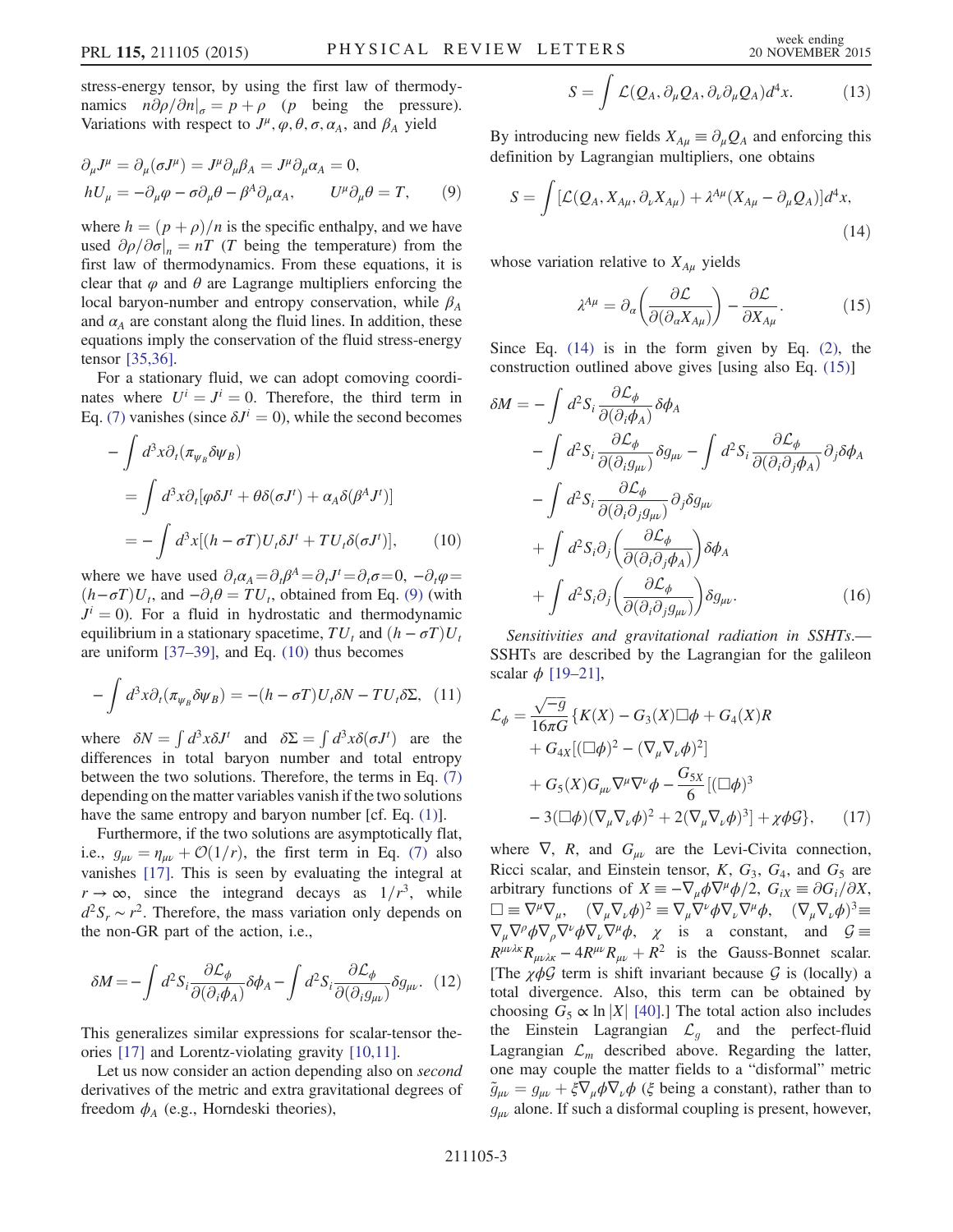one can adopt  $\tilde{g}_{\mu\nu}$  as the metric field, which puts the matter Lagrangian in the form  $\mathcal{L}_m(\psi_B, \partial_\mu \psi_B, \tilde{g}_{\mu\nu})$  considered above, while the action (17) remains invariant up to redefinitions of the functions  $K$ ,  $G_3$ ,  $G_4$ , and  $G_5$  [41]. Thus, our results also apply to SSHTs with a (special) disformal coupling to matter. To allow asymptotically flat solutions (see below), we assume that  $K$ ,  $G_3$ ,  $G_4$ , and  $G_5$ are analytic in X. [This excludes, e.g.,  $K(X) \sim X^{3/2}$ , which reproduces the modified Newtonian dynamics (MOND) [42] in the nonrelativistic limit, and gives  $\phi \sim \ln r$  near spatial infinity.] This implies  $K(X) = X + \mathcal{O}(X)^2$ , since a constant can be absorbed in the matter stress-energy tensor as an effective cosmological constant, and a coefficient for the linear term can be absorbed by redefining  $\phi$ ;  $G_3$  =  $\mathcal{O}(X)$  and  $G_5 = \mathcal{O}(X)$ , since a constant produces a total divergence (recall the Bianchi identity  $\nabla_{\mu}G^{\mu\nu} = 0$ ); and  $G_4 = \mathcal{O}(X)$ , since a constant in  $G_4$  can be absorbed in the metric Lagrangian  $\mathcal{L}_q$  by redefining the "bare" Newton constant G.

Consider now an isolated stationary star, i.e.,  $\phi =$  $\mathcal{O}(1/r)$ ,  $g_{\mu\nu} = \eta_{\mu\nu} + \mathcal{O}(1/r)$ , where the shift symmetry allows one to set  $\phi$  asymptotically to zero. [In theories with a Vainshtein screening,  $\phi = \mathcal{O}(1/r)$  and  $g_{\mu\nu} = \eta_{\mu\nu} +$  $\mathcal{O}(1/r)$  only for  $r \gg r_v$ , with  $r_v$  the Vainshtein radius within which deviations from GR are screened; we will return to this later]. To determine the sensitivities, recall that Eq. (16) compares two neighboring solutions. If the latter are asymptotically flat,  $G_{\mu\nu} \sim R \sim R_{\mu\nu} \sim$  $R_{\mu\nu\alpha\beta} = \mathcal{O}(1/r)^3$ , and the differences  $\delta\phi$  and  $\delta g_{\mu\nu}$  between them scale as  $\delta \phi = \mathcal{O}(1/r)$  and  $\delta g_{\mu\nu} = \mathcal{O}(1/r)$ . With these asymptotics, all the surface integrals in Eq. (16) vanish when evaluated at  $r \to \infty$ , thus yielding zero sensitivities. For example, by considering the contribution of  $K$  to the first term in Eq. (16), we find

$$
\delta M \sim \int d^2 S_i \frac{\partial \mathcal{L}_{\phi}}{\partial(\partial_i \phi)} \delta \phi \sim r^2 |\nabla \phi| \frac{1}{r} \sim \frac{1}{r},\qquad(18)
$$

and this surface integral vanishes when evaluated at  $r \to \infty$ . Similar calculations show that all terms in Eq. (16) vanish.

Note that it is the shift symmetry that makes the sensitivities vanish. In generic Horndeski theories, two solutions ("1" and "2") have in general different asymptotic values of  $\phi$ , i.e.,  $\phi^{(1)} = \phi_{\infty} + \alpha/r + \mathcal{O}(1/r^2)$  ( $\alpha$  being a constant) and  $\phi^{(2)} = \phi_{\infty} + \delta \phi_{\infty} + (\alpha + \delta \alpha)/r + \mathcal{O}(1/r^2)$ . As such,  $\delta \phi = \delta \phi_{\infty} + \mathcal{O}(1/r)$  [while  $\delta \phi = \mathcal{O}(1/r)$  in SSHTs] and Eq. (18) gives  $\delta M \propto \alpha \delta \phi_{\infty}$ , hence  $s_{\phi} \propto \partial M/\partial \phi_{\infty} \propto \alpha$ . This is the case for, e.g., FJBD theory [5–7] and Damour-Esposito-Farèse gravity [18], where the sensitivities are proportional to the coefficient  $\alpha$  of the  $1/r$ term in the scalar field's falloff. Therefore, these theories predict the emission of dipolar radiation; hence, they can be constrained by existing binary-pulsar data [12] and they give testable predictions for upcoming GW interferometers [14–16,43,44]. In general, the sensitivities are also not zero in the presence of a conformal coupling between the galileon and matter, e.g., in massive gravity. This effect is not considered in, e.g., Refs. [45,46].

The vanishing sensitivities imply the absence of dipolar gravitational emission in SSHTs. Consider metric and scalar perturbations  $h_{\mu\nu}$  and  $\delta\phi$  over a Minkowski background, i.e.,  $g_{\mu\nu} = \eta_{\mu\nu} + \epsilon h_{\mu\nu} + \mathcal{O}(\epsilon)^2$  and  $\phi = \epsilon \delta \phi + \mathcal{O}(\epsilon)^2$ , with  $\epsilon$  a perturbative parameter. To leading order in  $\epsilon$ , Eq. (17) coincides with the Lagrangian of a minimally coupled scalar field [note that up to boundary terms,  $G_4 = \mathcal{O}(X)$  gives  $\mathcal{O}(\epsilon)^3$  terms in the action, because  $XR+(\Box\phi)^2-(\nabla_\mu\nabla_\nu\phi)^2=G_{\mu\nu}\nabla^\mu\phi\nabla^\nu\phi+$  total divergence [40]]. Therefore, the leading-order field equations for a binary become

$$
\Box_{\eta} \bar{h}^{\mu\nu} = -16\pi G T^{\mu\nu} + \epsilon \mathcal{O}(\bar{h}\delta\phi, \delta\phi^2, \bar{h}^2), \qquad (19)
$$

$$
\Box_{\eta}\delta\phi = \mathcal{O}(s_{\phi}^{(1)}, s_{\phi}^{(2)}) + \epsilon \mathcal{O}(\bar{h}\delta\phi, \delta\phi^2, \bar{h}^2)
$$
  
=  $\epsilon \mathcal{O}(\bar{h}\delta\phi, \delta\phi^2, \bar{h}^2),$  (20)

where  $\Box_{\eta} = \eta^{\mu\nu} \partial_{\mu} \partial_{\nu}$ ,  $\bar{h}^{\mu\nu} = \eta^{\mu\nu} - \sqrt{-g} g^{\mu\nu} = h^{\mu\nu} - \frac{1}{2} \eta^{\mu\nu} h^{\alpha}_{\alpha} +$  $\mathcal{O}(\epsilon)$ ,  $s_{\phi}^{(1)} = s_{\phi}^{(2)} = 0$  are the sensitivities,  $T^{\mu\nu}$  is the binary's stress-energy tensor (which is the same as in GR and depends on the stars' masses and velocities), and we have assumed the Lorenz gauge  $\partial_{\mu} \bar{h}^{\mu\nu} = 0$ . (These equations can also be obtained from Ref. [17] by noting that the theories studied here coincide at leading order with those of Ref. [17] when the conformal scalar-matter coupling is switched off, i.e.,  $A(\phi) = 1$  in the notation of Ref. [17]). Equation (20) implies that  $\phi$  is not excited at leading order in  $\epsilon$ , while Eq. (19) matches its GR counterpart. As such, gravitational emission behaves as in GR at leading PN order; i.e., monopolar and dipolar emission vanish—like in GR, but unlike non-shiftsymmetric scalar-tensor theories, where these emission channels are sourced by the sensitivities [17,47]—while the quadrupolar emission matches that of GR. [Note that FJBD theory corrects GR's quadrupole formula even for  $s_{\phi}^{(1)} = s_{\phi}^{(2)} = 0$ , due to the (Einstein-frame) conformal scalar-matter coupling. This coupling (and corresponding corrections) are not present here.]

Let us now replace the leading-order solution in the nonlinear terms of Eqs. (19) and (20). Since  $\delta \phi = 0$  at leading order, at next-to-leading order one has

$$
\Box_{\eta} \bar{h}^{\mu\nu} = -16\pi G [(1 - \epsilon \bar{h}^{\alpha}_{\alpha}) T^{\mu\nu} + \epsilon \tau^{\mu\nu}] + \mathcal{O}(\epsilon)^2, \quad (21)
$$

$$
\Box_{\eta} \delta \phi = -\epsilon \chi \delta \mathcal{G} + \mathcal{O}(\epsilon)^2. \tag{22}
$$

Here,  $\tau^{\mu\nu} = \mathcal{O}(\bar{h}^2)$  is the GR gravitational stress-energy pseudotensor [48], while  $\delta \mathcal{G} = \mathcal{O}(\bar{h})^2$  is the perturbed Gauss-Bonnet invariant. Equations (21) and (22) match those of Einstein-dilaton Gauss-Bonnet gravity [i.e.,  $K = X$ and  $G_3 = G_4 = G_5 = 0$  in Eq. (17)] in the decoupling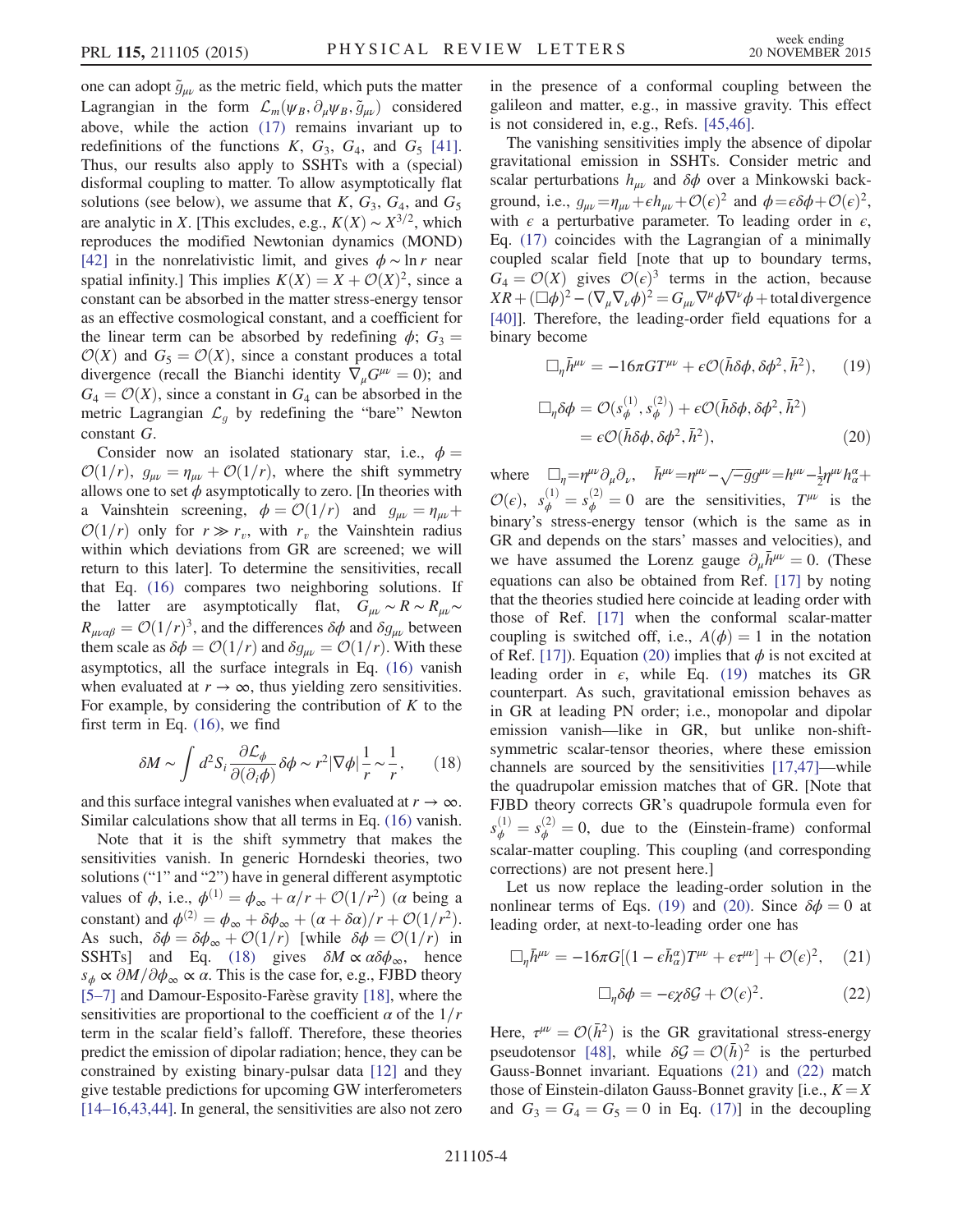limit; hence, the leading PN order at which deviations from GR appear is the same as in that theory. Following Ref. [49], we then conclude that non-GR effects only appear at 3PN (2PN) order in the dissipative (conservative) sector.

Our PN formalism is only valid for stellar radii  *much* smaller than the gravitational wavelength  $\lambda_{GW}$ , so that the perturbations decay as  $1/r$  in both the far zone (i.e., at distances from the binary  $r \gg \lambda_{GW}$ ) and near zone (i.e., for  $R \ll r \ll \lambda_{\rm GW}$ ) [50]. In theories with a Vainshtein mechanism,  $\phi = \mathcal{O}(1/r)$  and  $g_{\mu\nu} = \eta_{\mu\nu} + \mathcal{O}(1/r)$  only for  $r \gg r_v$ ; i.e.,  $r_v$  is an "effective" stellar radius. Therefore, our perturbative PN approach requires  $r_v \ll \lambda_{\rm GW}$ , in which case  $r_v$  only causes higher-PN-order "finite-size" effects [50]. Note that for the dominant quadrupole mode,  $\lambda_{\rm GW} \sim 10^9$  km for binary pulsars and  $\lambda_{\rm GW} \sim 10^3$  km for the late inspiral of neutron-star binaries targeted by upcoming GW detectors. Thus, although the value of  $r<sub>v</sub>$  (and the very presence of a Vainshtein mechanism) depend on the theory, our approach might break down, especially in the latter case. If the dynamics is not perturbative (i.e., PN), the analysis may be conducted on a case-by-case basis using a WKB approach [45,46]. While simple theories (e.g., cubic galileons) may still provide results in agreement with binary-pulsar data [45] (however, see also Ref. [51]), in more generic theories (e.g., ones including quartic and quintic galileons), the nonperturbative dynamics generally makes the WKB approach also fail unless  $r_v \ll \lambda_{\rm GW}$  [46]. If this condition is not satisfied, Ref. [46] concludes that many multipoles radiate with the same strength. This seems difficult to reconcile with binarypulsar observations, which agree with GR's quadrupole formula. (However, note that, unlike us, Ref. [46] assumes a conformal scalar-matter coupling).

In conclusion, GW emission from stellar binaries is only modified at high PN orders in SSHTs. Therefore, binarypulsar observations, which agree with GR's quadrupole formula at the percent level and also test the 1PN conservative dynamics, are reproduced in SSHTs, provided that the binary's dynamics is perturbative (i.e., PN) [46] and that cosmological-expansion effects can be neglected [29–32]. Direct detection of GWs from neutron-star binaries, however, may still provide prospects for testing these theories. Moreover, our main result, Eq. (16), is valid for generic gravitational theories, but it applies only to stars and not to black holes, where additional surface integrals at the horizon might be present. In the special case of SSHTs, black holes are the same as in GR if  $\chi = 0$  in Eq. (17) [52], but they possess scalar hairs if  $\chi \neq 0$  [53–55]. We thus expect dipolar emission from binaries involving black holes in SSHTs with  $\chi \neq 0$  [49,56].

We acknowledge support from the European Union's Seventh Framework Programme (FP7/PEOPLE-2011- CIG) through the Marie Curie Career Integration Grant No. GALFORMBHS PCIG11-GA-2012-321608, and from the H2020-MSCA-RISE-2015 Grant No. StronGrHEP-690904 (to E. B.), NSF CAREER Grant No. PHY-1250636, and JSPS Postdoctoral Fellowships for Research Abroad (to K. Y.). K. Y. also thanks the Institut d'Astrophysique de Paris for hospitality during a visit in which the early idea for this work was conceived. We are especially indebted to Gilles Esposito-Farèse for providing, as usual, deep, stimulating, and enlightening comments. We also thank Luis Lehner, Leo Stein, and Clifford Will for reading a preliminary version of this manuscript and providing insightful feedback, as well as Guillaume Faye for useful discussions about post-Newtonian theory.

- [1] T. Damour and J. H. Taylor, *Phys. Rev. D* **45**[, 1840 \(1992\).](http://dx.doi.org/10.1103/PhysRevD.45.1840)
- [2] LIGO, <http://www.ligo.caltech.edu>.
- [3] VIRGO, [http://www.virgo.infn.it.](http://www.virgo.infn.it)
- [4] KAGRA, [http://gwcenter.icrr.u](http://gwcenter.icrr.u-tokyo.ac.jp/en/)-tokyo.ac.jp/en/.
- [5] M. Fierz, Helv. Phys. Acta **29**, 128 (1956).
- [6] P. Jordan, Z. Phys. **157**[, 112 \(1959\).](http://dx.doi.org/10.1007/BF01375155)
- [7] C. Brans and R. H. Dicke, *Phys. Rev.* **124**[, 925 \(1961\)](http://dx.doi.org/10.1103/PhysRev.124.925).
- [8] E. Berti et al., [arXiv:1501.07274.](http://arXiv.org/abs/1501.07274)
- [9] D. M. Eardley, [Astrophys. J. Lett.](http://dx.doi.org/10.1086/181744) 196, L59 (1975).
- [10] K. Yagi, D. Blas, E. Barausse, and N. Yunes, [Phys. Rev. D](http://dx.doi.org/10.1103/PhysRevD.89.084067) 89[, 084067 \(2014\).](http://dx.doi.org/10.1103/PhysRevD.89.084067)
- [11] K. Yagi, D. Blas, N. Yunes, and E. Barausse, *[Phys. Rev.](http://dx.doi.org/10.1103/PhysRevLett.112.161101)* Lett. 112[, 161101 \(2014\)](http://dx.doi.org/10.1103/PhysRevLett.112.161101).
- [12] P. C. C. Freire, N. Wex, G. Esposito-Farèse, J. P. W. Verbiest, M. Bailes, B. A. Jacoby, M. Kramer, I. H. Stairs, J. Antoniadis, and G. H. Janssen, [Mon. Not. R. Astron. Soc.](http://dx.doi.org/10.1111/j.1365-2966.2012.21253.x) 423[, 3328 \(2012\)](http://dx.doi.org/10.1111/j.1365-2966.2012.21253.x).
- [13] N. Wex, [arXiv:1402.5594.](http://arXiv.org/abs/1402.5594)
- [14] E. Barausse, C. Palenzuela, M. Ponce, and L. Lehner, [Phys.](http://dx.doi.org/10.1103/PhysRevD.87.081506) Rev. D 87[, 081506 \(2013\)](http://dx.doi.org/10.1103/PhysRevD.87.081506).
- [15] C. Palenzuela, E. Barausse, M. Ponce, and L. Lehner, [Phys.](http://dx.doi.org/10.1103/PhysRevD.89.044024) Rev. D 89[, 044024 \(2014\)](http://dx.doi.org/10.1103/PhysRevD.89.044024).
- [16] L. Sampson, N. Yunes, N. Cornish, M. Ponce, E. Barausse, A. Klein, C. Palenzuela, and L. Lehner, [Phys. Rev. D](http://dx.doi.org/10.1103/PhysRevD.90.124091) 90, [124091 \(2014\).](http://dx.doi.org/10.1103/PhysRevD.90.124091)
- [17] T. Damour and G. Esposito-Farese, [Classical Quantum](http://dx.doi.org/10.1088/0264-9381/9/9/015) Gravity 9[, 2093 \(1992\).](http://dx.doi.org/10.1088/0264-9381/9/9/015)
- [18] T. Damour and G. Esposito-Farese, [Phys. Rev. Lett.](http://dx.doi.org/10.1103/PhysRevLett.70.2220) **70**, [2220 \(1993\)](http://dx.doi.org/10.1103/PhysRevLett.70.2220).
- [19] G. W. Horndeski, [Int. J. Theor. Phys.](http://dx.doi.org/10.1007/BF01807638) **10**, 363 (1974).
- [20] C. Deffayet, S. Deser, and G. Esposito-Farese, [Phys. Rev. D](http://dx.doi.org/10.1103/PhysRevD.80.064015) 80[, 064015 \(2009\).](http://dx.doi.org/10.1103/PhysRevD.80.064015)
- [21] C. Deffayet, X. Gao, D. A. Steer, and G. Zahariade, [Phys.](http://dx.doi.org/10.1103/PhysRevD.84.064039) Rev. D 84[, 064039 \(2011\)](http://dx.doi.org/10.1103/PhysRevD.84.064039).
- [22] A. I. Vainshtein, [Phys. Lett. B](http://dx.doi.org/10.1016/0370-2693(72)90147-5) 39, 393 (1972).
- [23] C. Deffayet, G. R. Dvali, G. Gabadadze, and A. I. Vainshtein, Phys. Rev. D 65[, 044026 \(2002\).](http://dx.doi.org/10.1103/PhysRevD.65.044026)
- [24] E. Babichev and C. Deffayet, [Classical Quantum Gravity](http://dx.doi.org/10.1088/0264-9381/30/18/184001) 30[, 184001 \(2013\).](http://dx.doi.org/10.1088/0264-9381/30/18/184001)
- [25] H. A. Winther and P. G. Ferreira, [Phys. Rev. D](http://dx.doi.org/10.1103/PhysRevD.92.064005) 92, 064005 [\(2015\).](http://dx.doi.org/10.1103/PhysRevD.92.064005)
- [26] C. de Rham and G. Gabadadze, [Phys. Rev. D](http://dx.doi.org/10.1103/PhysRevD.82.044020) **82**, 044020 [\(2010\).](http://dx.doi.org/10.1103/PhysRevD.82.044020)
- [27] C. de Rham, G. Gabadadze, and A. J. Tolley, [Phys. Rev.](http://dx.doi.org/10.1103/PhysRevLett.106.231101) Lett. **106**[, 231101 \(2011\)](http://dx.doi.org/10.1103/PhysRevLett.106.231101).
- [28] K. Yagi, L. C. Stein, N. Yunes, and T. Tanaka, [Phys. Rev. D](http://dx.doi.org/10.1103/PhysRevD.85.064022) 85[, 064022 \(2012\).](http://dx.doi.org/10.1103/PhysRevD.85.064022)
- [29] J. B. Jiménez, F. Piazza, and H. Velten, [arXiv:1507.05047.](http://arXiv.org/abs/1507.05047)